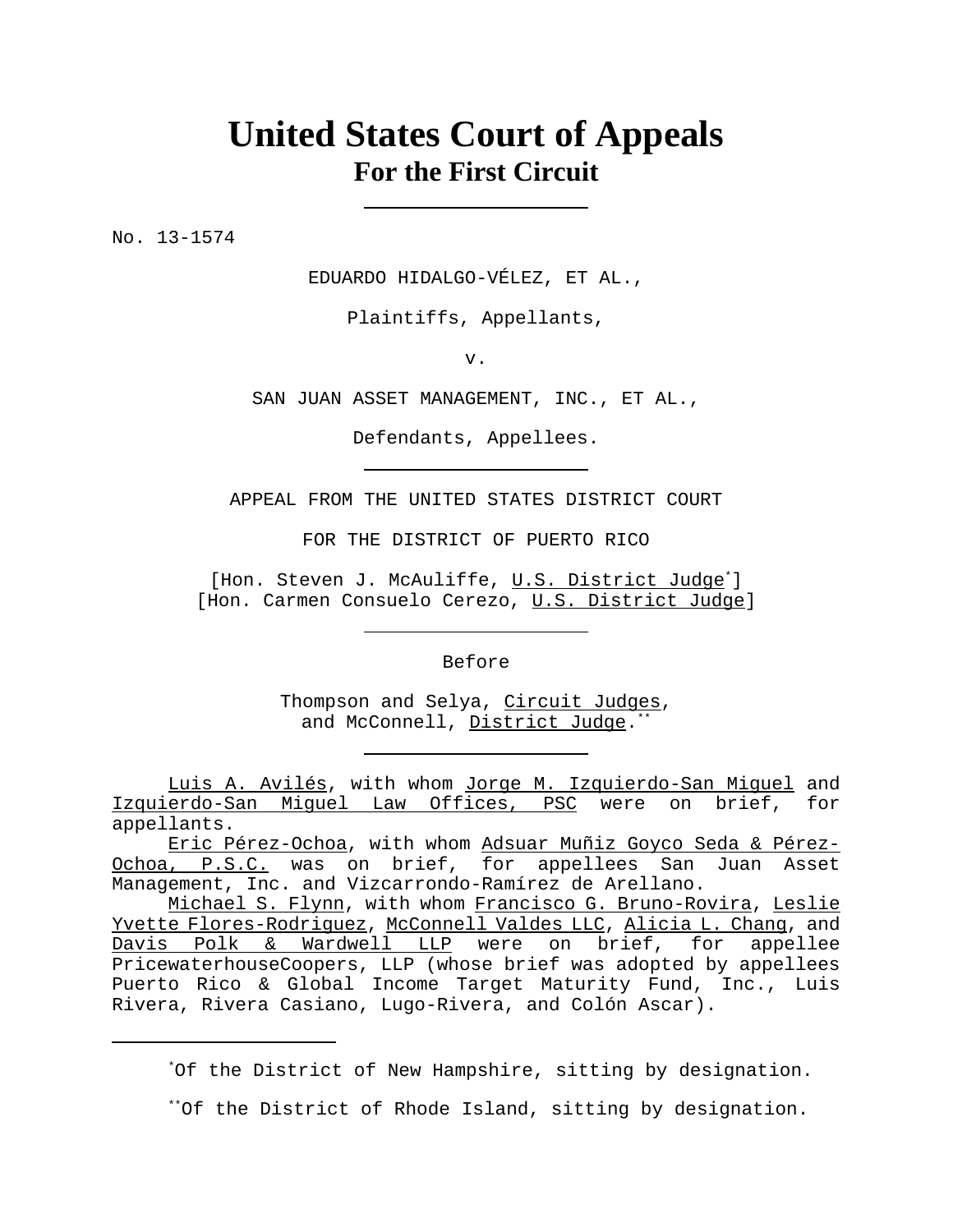July 9, 2014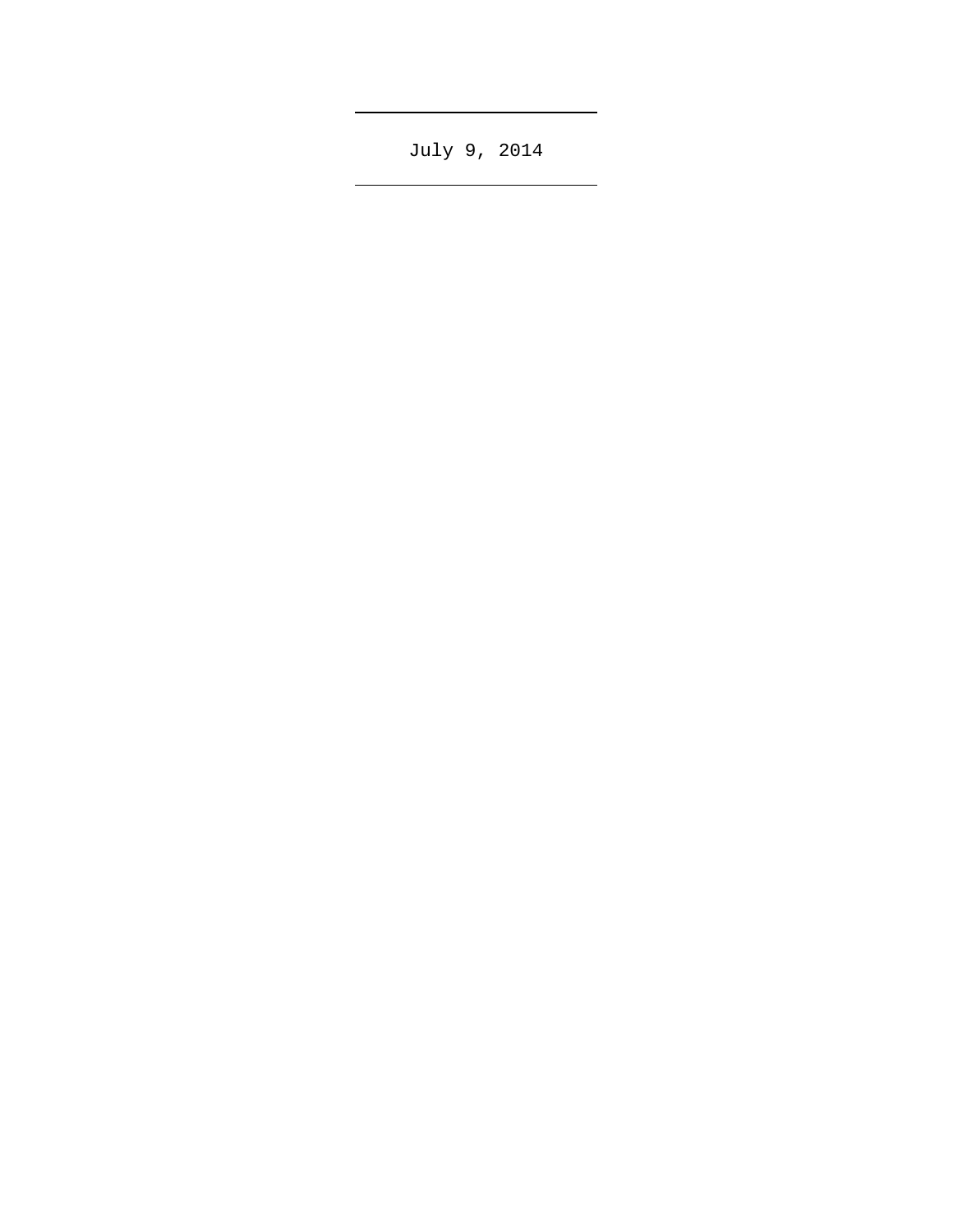**SELYA, Circuit Judge.** This case requires us to trace the contours of the "in connection with" element of the Securities Litigation Uniform Standards Act of 1998 (SLUSA), 15 U.S.C. § 78bb(f), in the reflected light of the Supreme Court's recent decision in Chadbourne & Parke LLP v. Troice, 134 S. Ct. 1058 (2014). Giving full voice to Troice, we conclude that the district court impermissibly extended the SLUSA's reach. Accordingly, we vacate the judgment below, reverse the denial of the plaintiffs' motion to remand, and remit the case to the district court with directions to return it to the Puerto Rico Court of First Instance.

### **I. BACKGROUND**

We begin at the beginning, rehearsing the origin and travel of the case. Because "this appeal follows the granting of a motion to dismiss, we draw the relevant facts from the plaintiff[s'] complaint," supplemented by "documentation incorporated by reference in the complaint." Rivera-Díaz v. Humana Ins. of P.R., Inc., 748 F.3d 387, 388 (1st Cir. 2014).

The plaintiffs are mostly investors in the Puerto Rico & Global Income Target Maturity Fund (the Fund),  $1$  a non-diversified investment company licensed under the Puerto Rico Investment Companies Act, see P.R. Laws Ann. tit. 10, §§ 661-683. The Fund solicited investors through a prospectus, which promised that the

 $1$  Although nothing turns on the distinction, a few of the plaintiffs sue derivatively as investors' conjugal partners and conjugal partnerships. See P.R. Laws Ann. tit. 31, §§ 3621-3701.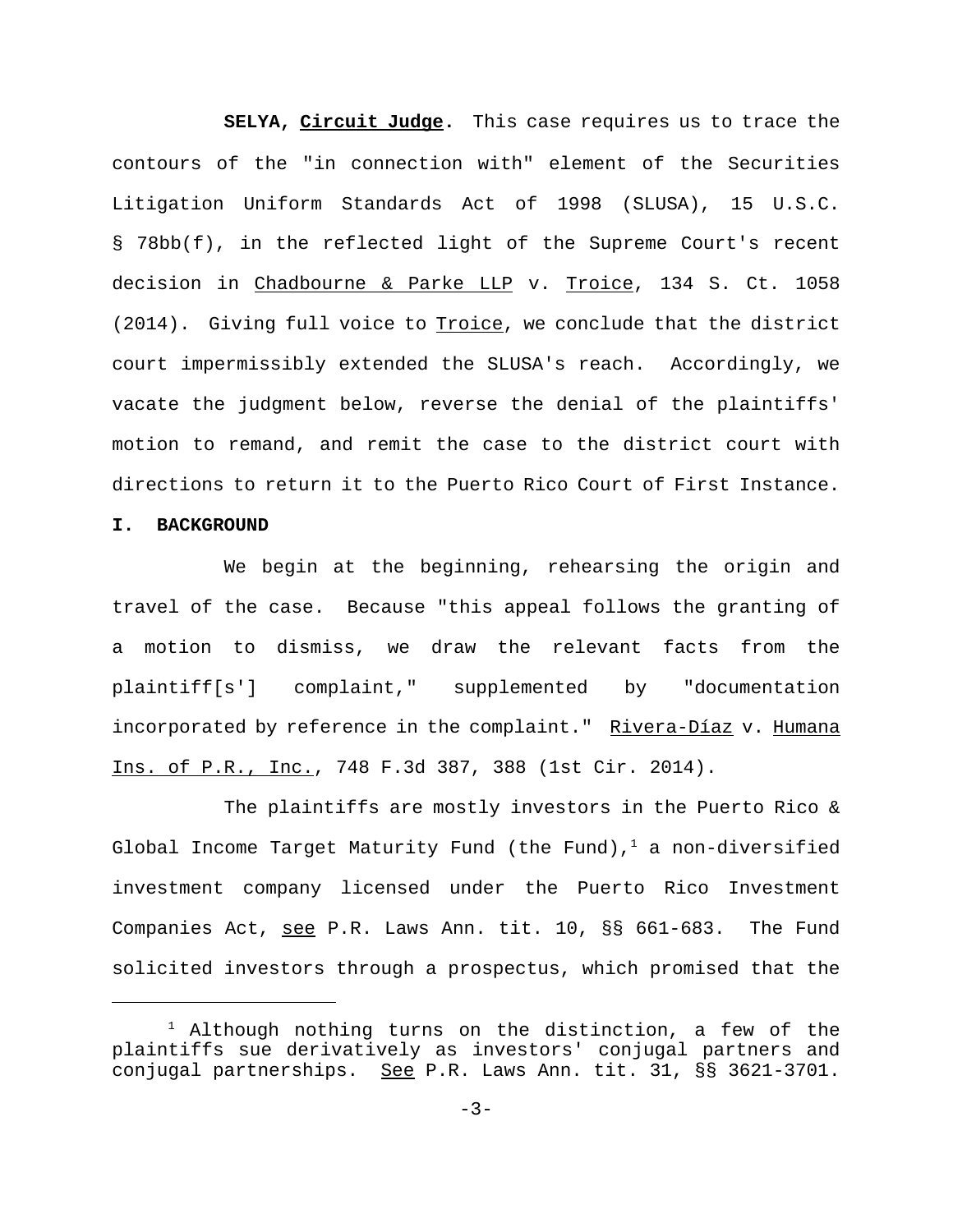Fund would invest at least 75% of its assets in notes with an "equally weighted exposure to both European and North American investment grade corporate bond indices." Relatedly, the prospectus promised that the Fund would invest no more than 25% of its assets in securities issued by a single issuer. Consistent with these two promises  $-$  the 75% promise and the 25% promise  $-$  the complaint alleges that the primary purpose of the Fund was to expose its investors to certain specialized notes issued by "different international financial institutions such as Banco Bilbao Vizcaya Argentaria, S.A."

In May of 2008, the Fund spurned these promises and invested more than 75% of its assets in notes sold by a single issuer, Lehman Brothers. The complaint alleges that this lop-sided investment transgressed both the terms of the prospectus and Puerto Rico law.

These transgressions had dire consequences. The Lehman notes soon lost most of their value, and the Fund was forced to adopt a plan of liquidation.

In due course, the plaintiffs, suing on their own behalf and on behalf of all other investors similarly situated, filed a putative class action in a Puerto Rico court. Their complaint asserted both direct claims on behalf of the investors and shareholder derivative claims on behalf of the Fund. The named defendants included the Fund; its officers and directors; its

 $-4-$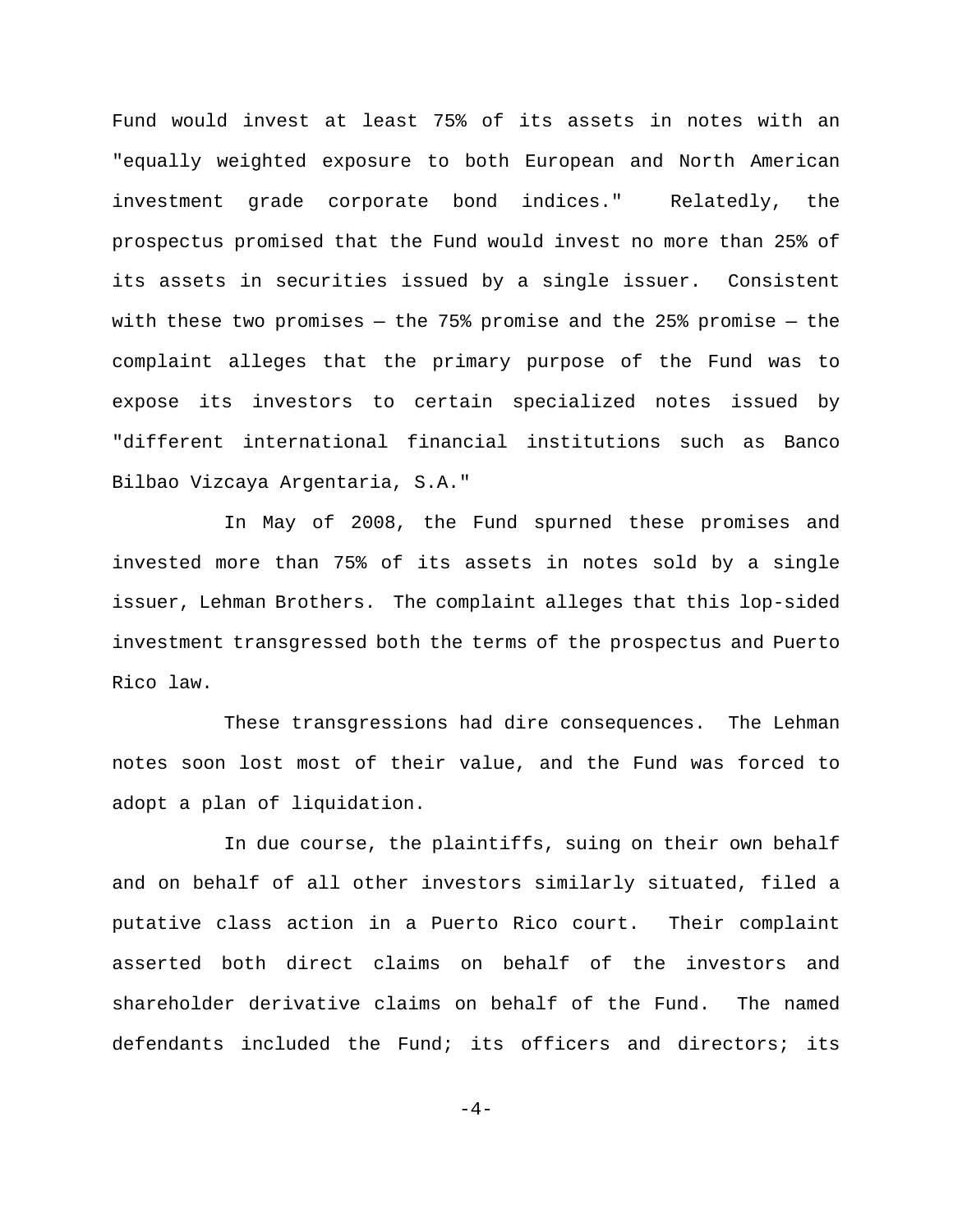investment advisor, San Juan Asset Management; its sales agent, BBVA Securities of Puerto Rico; and its independent auditor, PricewaterhouseCoopers (PwC). Although the complaint is not a model of clarity, it is clear that its gravamen is that the Fund did not comply with the investment policies promised in the prospectus and that the strategy it did pursue flouted Puerto Rico  $law.<sup>2</sup>$ 

PwC, later joined by other defendants, removed the action to the federal district court, asserting that it fell within the ambit of the SLUSA. See 15 U.S.C.  $\S$  78bb(f)(2); 28 U.S.C.  $\S$  1446. The plaintiffs moved to remand. The district court (Cerezo, J.) denied the plaintiffs' motion. See Hidalgo-Vélez v. San Juan Asset Mgmt., Inc. (Hidalgo-Vélez I), No. 11-2175, 2012 WL 4427077, at \*3 (D.P.R. Sept. 24, 2012).

At that point, the plaintiffs asked the district court to certify the jurisdictional question for interlocutory appeal. See 28 U.S.C. § 1292(b). The defendants not only opposed this request but also pressed dismissal motions premised on SLUSA preclusion. See Fed. R. Civ. P.  $12(b)(6)$ . The district court (McAuliffe, J.) refused to certify the question and granted the motions to dismiss. See Hidalgo-Vélez v. San Juan Asset Mgmt., Inc., No. 11-2175, 2013

 $2$  According to the complaint, Puerto Rico law prohibits a nondiversified investment company (like the Fund) from investing more than 25% of its assets in the securities of a single issuer. See P.R. Laws Ann. tit. 10, § 662(b).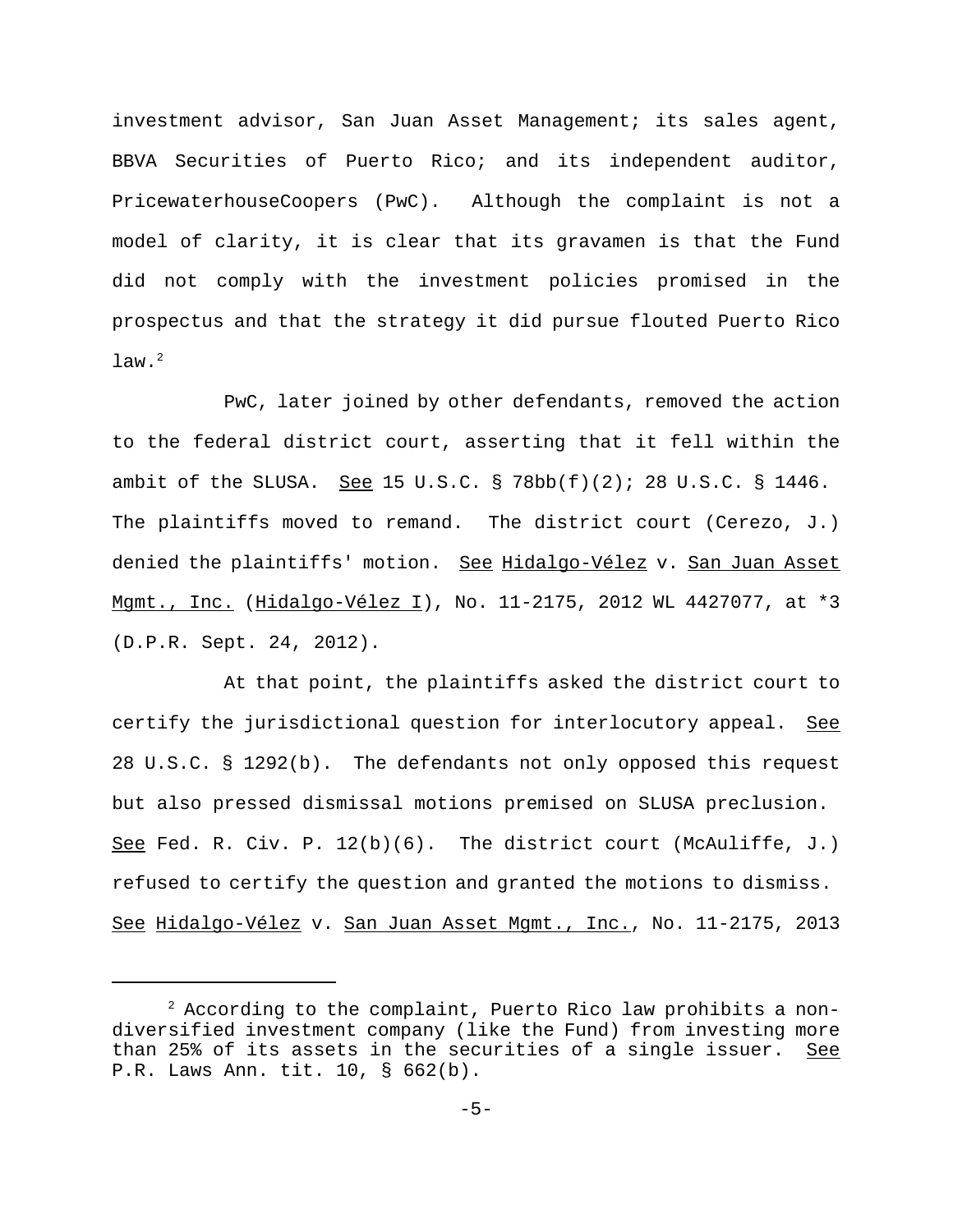WL 1089745, at \*7 (D.P.R. Mar. 15, 2013). This timely appeal ensued.

#### **II. ANALYSIS**

We review a district court's disposition of a motion to dismiss for failure to state a claim de novo. See Artuso v. Vertex Pharm., Inc., 637 F.3d 1, 5 (1st Cir. 2011). In conducting this review, "we accept as true all well-pleaded facts alleged in the complaint and draw all reasonable inferences therefrom in the pleader's favor." Butler v. Balolia, 736 F.3d 609, 612 (1st Cir. 2013).

The defendants invite us to alter this standard of review on the ground that the plaintiffs failed to preserve their central argument. We decline this invitation.

The defendants insist that the plaintiffs' failure to oppose their motions to dismiss constitutes a waiver or, at least, a forfeiture. See generally United States v. Olano, 507 U.S. 725, 733 (1993) (limning distinction between waiver and forfeiture). But this hypertechnical view of the record gives too little weight to the plaintiffs' consistent and vigorous opposition to the defendants' contention that the SLUSA pretermitted the plaintiffs' claims. Common sense suggests that in certain situations substance ought to prevail over form and — in the peculiar circumstances of this case — we believe that the fact that the plaintiffs presented

-6-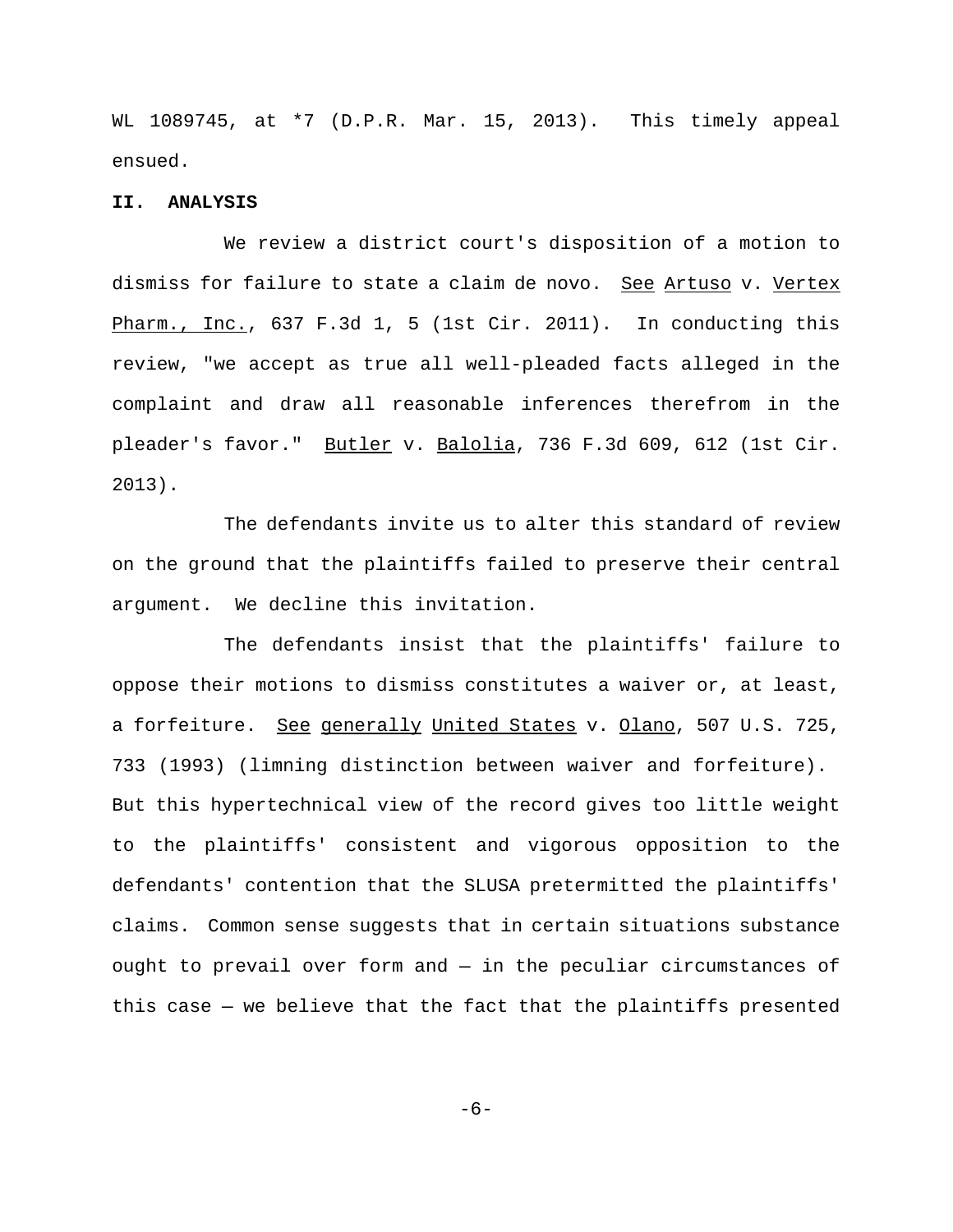their opposition in their motion for remand rather than as part of formal objections to the motions to dismiss is of no moment.

We briefly explain our reasoning. The SLUSA contains both "a preclusion provision and a removal provision." Kircher v. Putnam Funds Trust, 547 U.S. 633, 636 (2006) (footnotes omitted). These symbiotic provisions are mirror images of each other: any action that is properly removable under the removal provision is per se precluded under the preclusion provision and, conversely, any action not so precluded is not removable. See id. at 643-44; Madden v. Cowen & Co., 576 F.3d 957, 965 (9th Cir. 2009). Thus, the ruling on the plaintiffs' motion to remand would necessarily be dispositive of the defendants' motions to dismiss. Given this juxtaposition, we hold that the plaintiffs' presentation of their opposition to the SLUSA's applicability in their remand papers sufficed to preserve their position for purposes of appeal. This holding is consistent, we think, with the Supreme Court's admonition that "[r]ules of practice and procedure are devised to promote the ends of justice, not to defeat them." Hormel v. Helvering, 312 U.S. 552, 557 (1941).

We are equally unimpressed with the defendants' more general importuning that the plaintiffs failed to develop their central argument sufficiently to preserve it on appeal. While the plaintiffs certainly could have developed their argument more fully, they did enough to put the dispositive issue in play before

-7-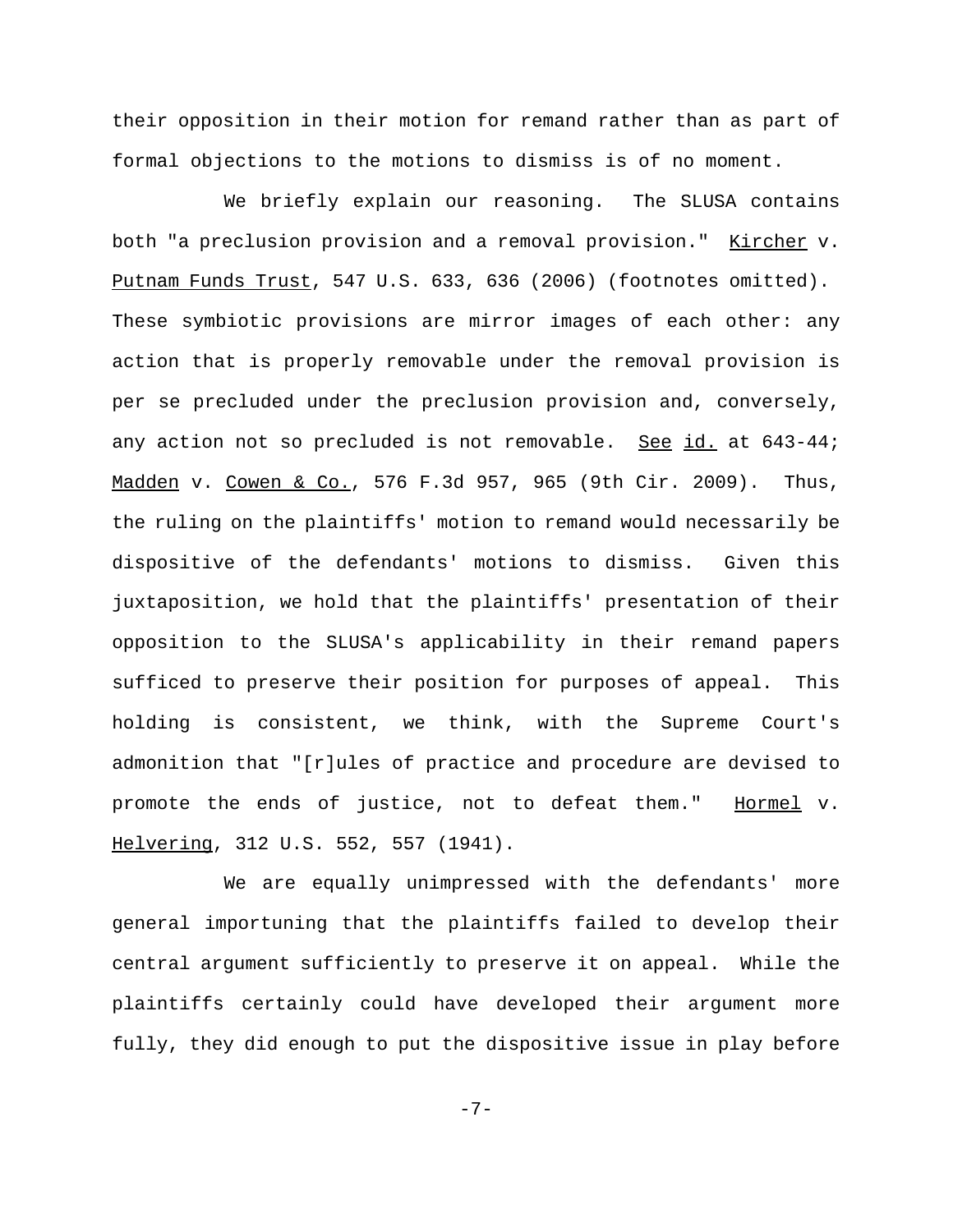the district court. In view of the fact that the Supreme Court did not decide Troice until this case was pending on appeal, treating the plaintiffs' argument as abandoned would require an overly strict application of waiver principles.

We turn now to the meat of this appeal. The SLUSA is a spare but sweeping statute, which for present purposes may be viewed as the third in a trilogy of statutory enactments. We find it helpful, therefore, to trace its lineage.

In the aftermath of the 1929 stock market crash, Congress passed the Securities Exchange Act of 1934 (the Exchange Act), ch. 404, 48 Stat. 881. See Merrill Lynch, Pierce, Fenner & Smith Inc. v. Dabit, 547 U.S. 71, 78 (2006). As amended, that statute forbids the use of any manipulative or deceptive devices or contrivances "in connection with the purchase or sale of any security registered on a national securities exchange or any security not so registered, or any securities-based swap agreement." 15 U.S.C. § 78j(b). Exercising regulatory authority granted by the Exchange Act, the Securities and Exchange Commission (SEC) promulgated Rule 10b-5, which likewise prohibits fraud in connection with the purchase or sale of securities. See 17 C.F.R. § 240.10b-5. The Supreme Court has read a private right of action into these provisions. See Blue Chip Stamps v. Manor Drug Stores, 421 U.S. 723, 730 (1975); Sup't of Ins. of N.Y. v. Bankers Life & Cas. Co., 404 U.S. 6, 13 & n.9 (1971). Moreover, the Court has forged a link

-8-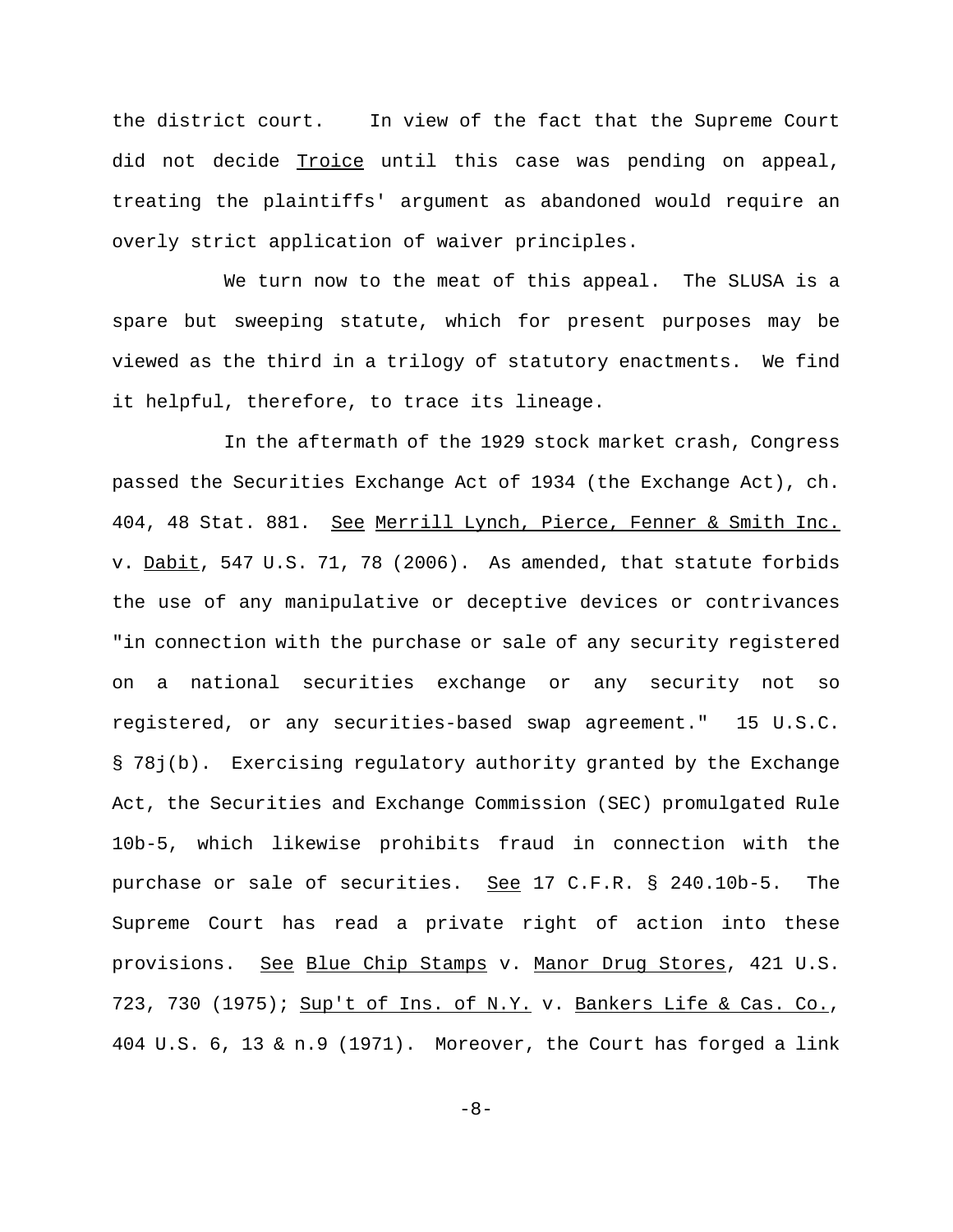between, on the one hand, the "in connection with" provisions of the Exchange Act and Rule 10b-5 and, on the other hand, the SLUSA's parallel "in connection with" terminology. See Dabit, 547 U.S. at 85-86.

More than sixty years after the passage of the Exchange Act, Congress enacted the second statute in the trilogy: the Private Securities Litigation Reform Act of 1995 (PSLRA), Pub. L. No. 104-67, 109 Stat. 737. Congress fashioned the PSLRA as a means of combating unfounded strike suits against issuers of securities. See Dabit, 547 U.S. at 81. Consistent with this congressional intent, the PSLRA imposed "heightened pleading requirements in actions brought pursuant to  $\S$  10(b) and Rule 10b-5" and contained a gallimaufry of provisions targeting abusive securities-fraud litigation. Id.

Congress soon discovered that the PSLRA had not sounded the death knell for abusive securities-fraud litigation; plaintiffs simply started using state law as a vehicle for their claims. In an effort to close this loophole, Congress passed the third statute in the trilogy in 1998: the SLUSA, Pub. L. No. 105-353, 112 Stat. 3227. See Kircher, 547 U.S. at 636; see also H.R. Conf. Rep. No. 105-803, at 13.

Pertinently, the SLUSA provides:

[n]o covered class action based upon the statutory or common law of any State or subdivision thereof may be maintained in any State or Federal court by any private party

-9-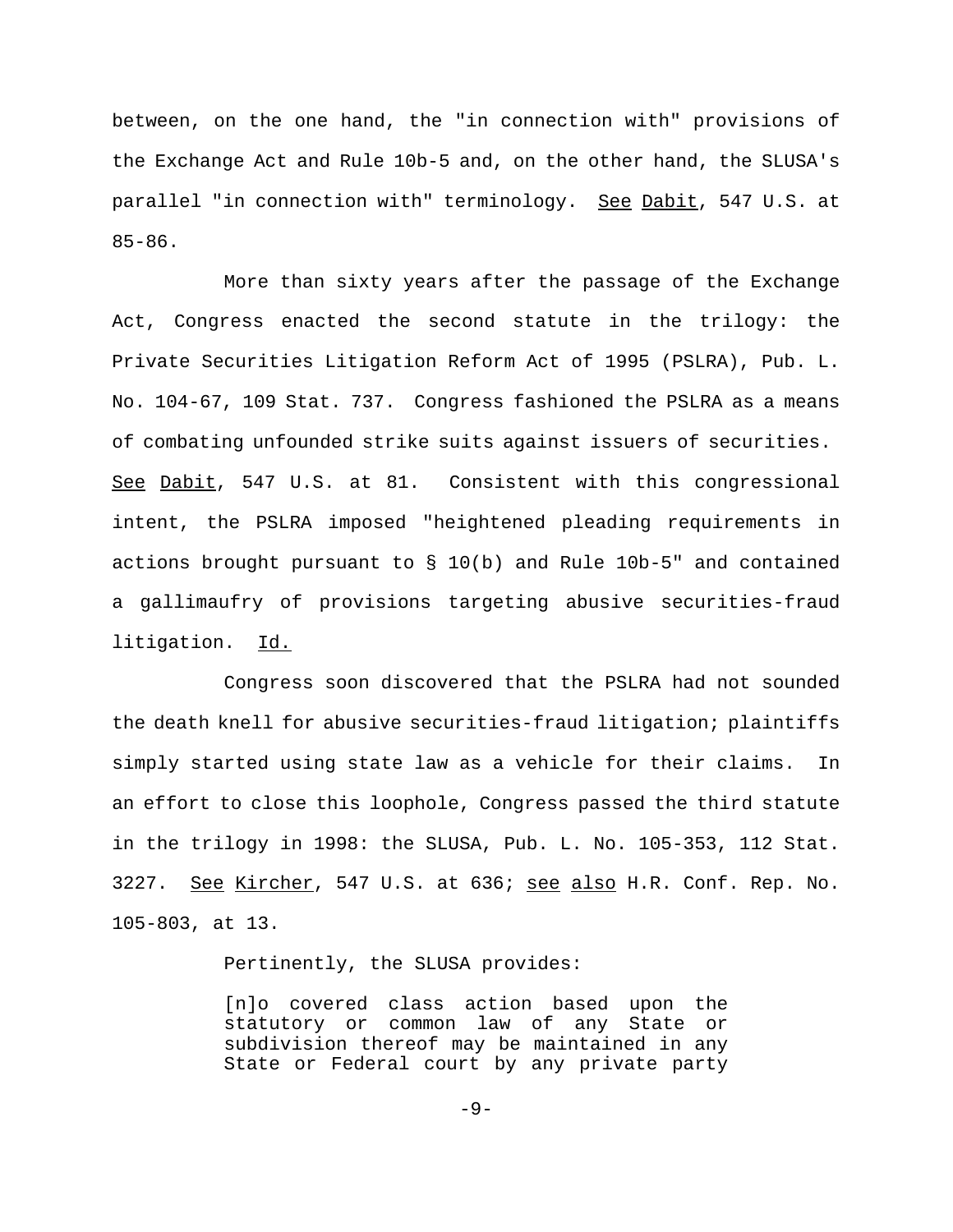alleging—(A) a misrepresentation or omission of a material fact in connection with the purchase or sale of a covered security; or (B) that the defendant used or employed any manipulative or deceptive device or contrivance in connection with the purchase or sale of a covered security.

15 U.S.C. § 78bb $(f)(1)$ .<sup>3</sup> Four requirements must be satisfied in order for the SLUSA to attach. There must be (i) a covered class action, (ii) based on state law, (iii) alleging fraud or misrepresentation in connection with the purchase or sale of, (iv) a covered security. See Romano v. Kazacos, 609 F.3d 512, 518 (2d Cir. 2010). Although the courts of appeals have made this same point in ways that differ slightly from circuit to circuit, see, e.g., Appert v. Morgan Stanley Dean Witter, Inc., 673 F.3d 609, 615 (7th Cir. 2012); Madden, 576 F.3d at 965; LaSala v. Bordier et Cie, 519 F.3d 121, 128 (3d Cir. 2008), all of them agree with the essence of this formulation.

This case does not demand an archaeological dig into these four requirements. For present purposes, it is enough to emphasize a few points that are beyond cavil. First, "[a] covered class action is a lawsuit in which damages are sought on behalf of more than 50 people." Dabit, 547 U.S. at 83 (internal quotation marks and footnote omitted). Second, the most common type of

<sup>&</sup>lt;sup>3</sup> The SLUSA amended both the Securities Act of 1933, ch. 38, 48 Stat. 74, and the Exchange Act "in substantially identical ways." Dabit, 547 U.S. at 82 n.6. We adopt the convention of both the Troice and Dabit Courts and refer to the statutory codifications of the amendments to the Exchange Act.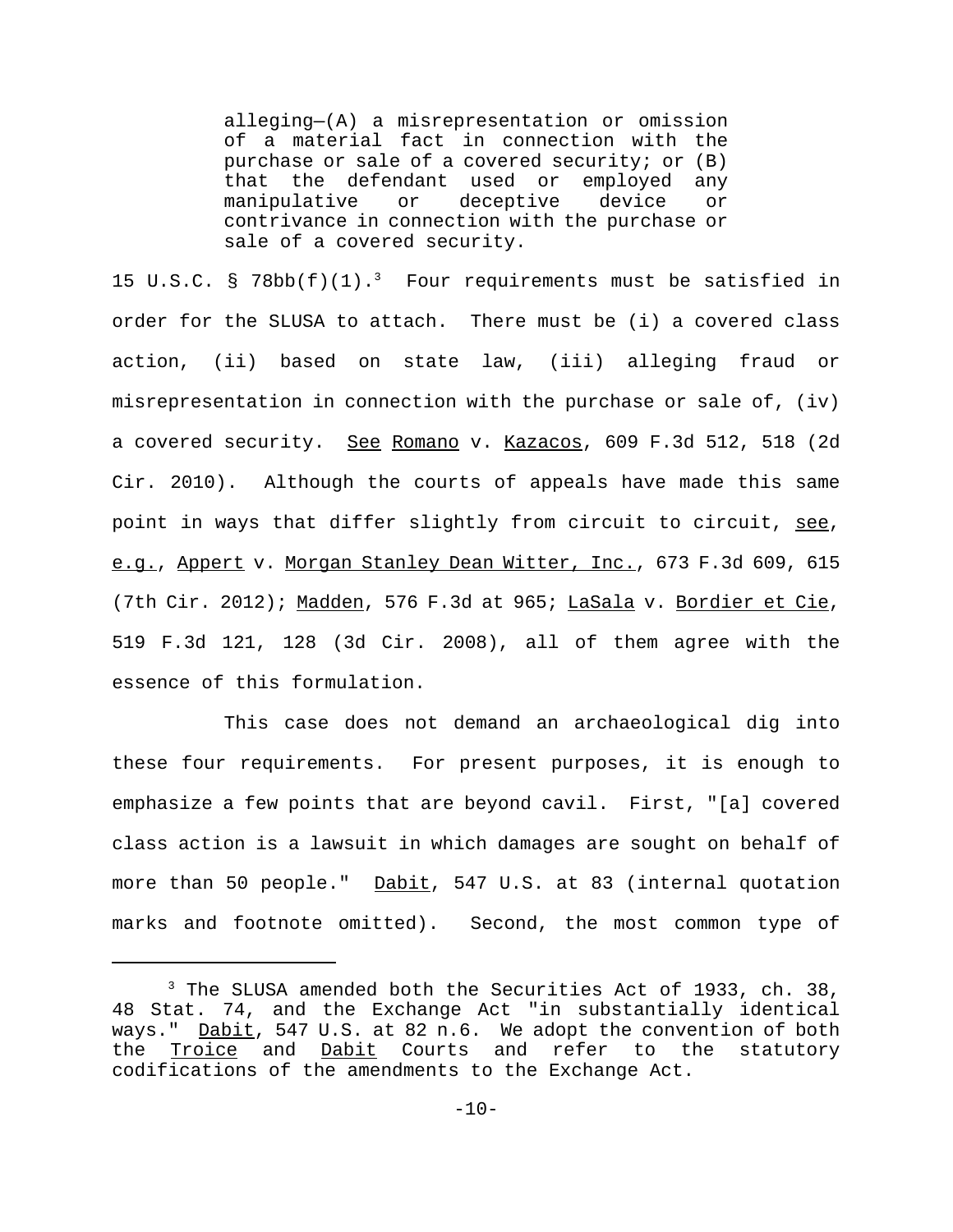"covered security is one traded nationally and listed on a regulated national exchange." Id. (internal quotation marks and footnote omitted). Another standard type of covered security is one issued by an investment company registered under the Investment Company Act of 1940, 15 U.S.C. §§ 80a-1 to 80a-64. See Troice, 134 S. Ct. at 1064.

For SLUSA purposes, Puerto Rico is the functional equivalent of a state, see 15 U.S.C. § 78c(a)(16); and in this instance, it is undisputed that the plaintiffs' suit is a covered class action alleging fraud or misrepresentation in violation of Puerto Rico law. The critical question is whether the alleged misrepresentations on which the suit is founded were made "in connection with" a transaction in covered securities.

The early appellate cases construing the SLUSA's "in connection with" requirement primarily concerned representations about or the marketing of covered securities, often in the context of investment services. See, e.g., Gray v. Seaboard Sec., Inc., 126 F. App'x 14, 16-17 (2d Cir. 2005); Rowinski v. Salomon Smith Barney Inc., 398 F.3d 294, 302-03 (3d Cir. 2005); Prof'l Mgmt. Assocs., Inc. Emps.' Profit Sharing Plan v. KPMG LLP, 335 F.3d 800, 802-03 (8th Cir. 2003); Behlen v. Merrill Lynch, 311 F.3d 1087, 1094 (11th Cir. 2002); Dudek v. Prudential Sec., Inc., 295 F.3d 875, 878-79 (8th Cir. 2002); Green v. Ameritrade, Inc., 279 F.3d 590, 598-99 (8th Cir. 2002). For the most part, the dispute in

-11-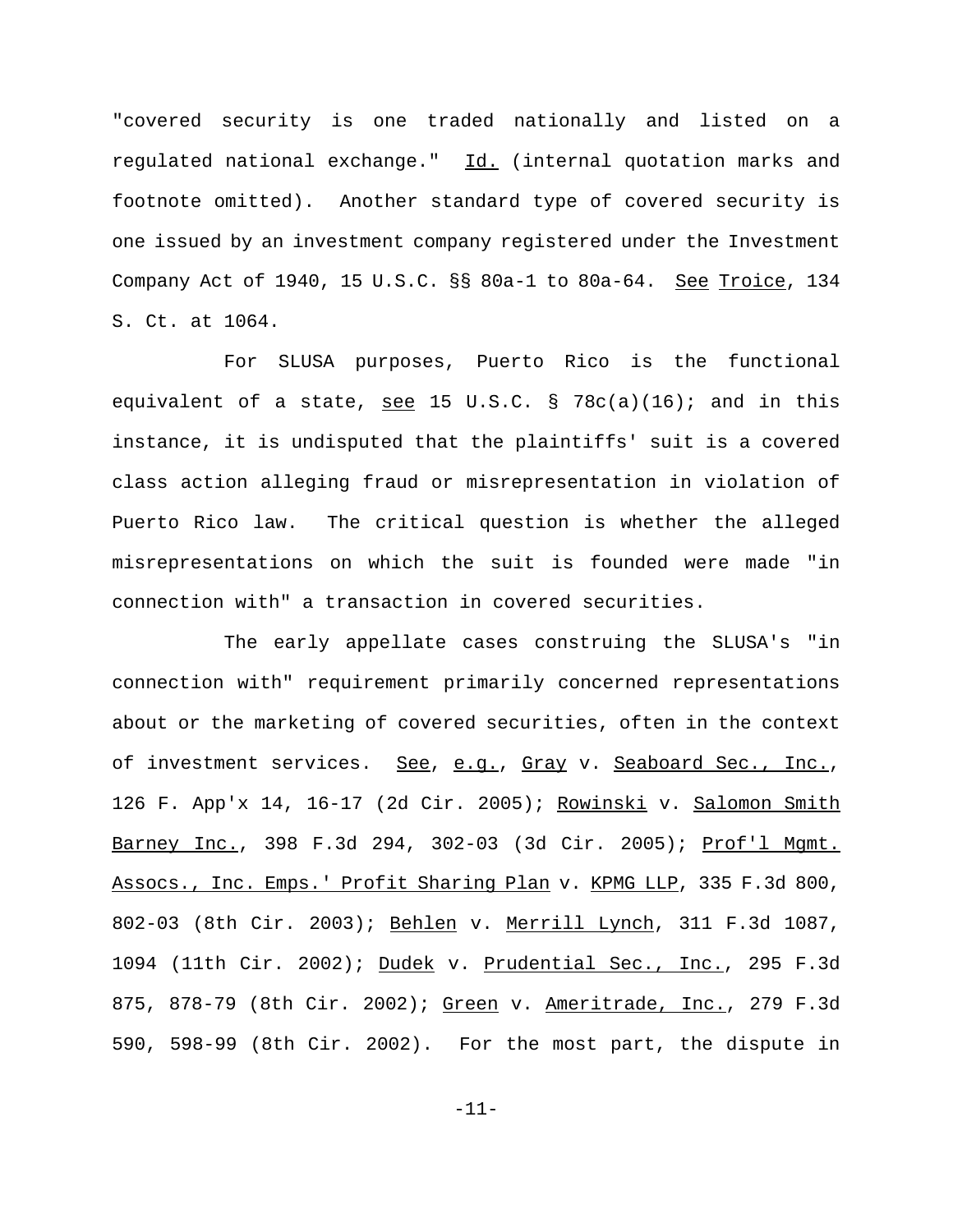those cases did not involve whether the misrepresentations were connected to covered securities but, rather, whether they were sufficiently intertwined with a purchase or sale. See, e.g., Rowinski, 398 F.3d at 302-03; Prof'l Mgmt. Assocs., 335 F.3d at 802-03; Behlen, 311 F.3d at 1094.

The tectonic plates shifted when the Dabit Court authoritatively delineated the scope of the SLUSA's "purchase or sale" language. See 547 U.S. at 84-86. The Court held that the SLUSA should be construed to preclude so-called "holder" actions (that is, actions in which the plaintiffs alleged injury from merely holding covered securities) in addition to actions directly involving purchases and/or sales of covered securities. See id. at 87-89. Three important lessons emerged from the Dabit Court's opinion.

To begin, the Court made pellucid that the SLUSA's "in connection with" requirement should be construed broadly. See id. at 85. Next, the Court declared that "it is enough that the fraud alleged 'coincide' with a securities transaction." Id. Finally, the Court indicated that the focus of an "in connection with" inquiry under the SLUSA should be on the defendant's actions, not on the plaintiff's actions. As the Court explained, "[t]he requisite showing . . . is deception in connection with the purchase or sale of any security, not deception of an identifiable purchaser or seller." Id. (internal quotation marks omitted).

-12-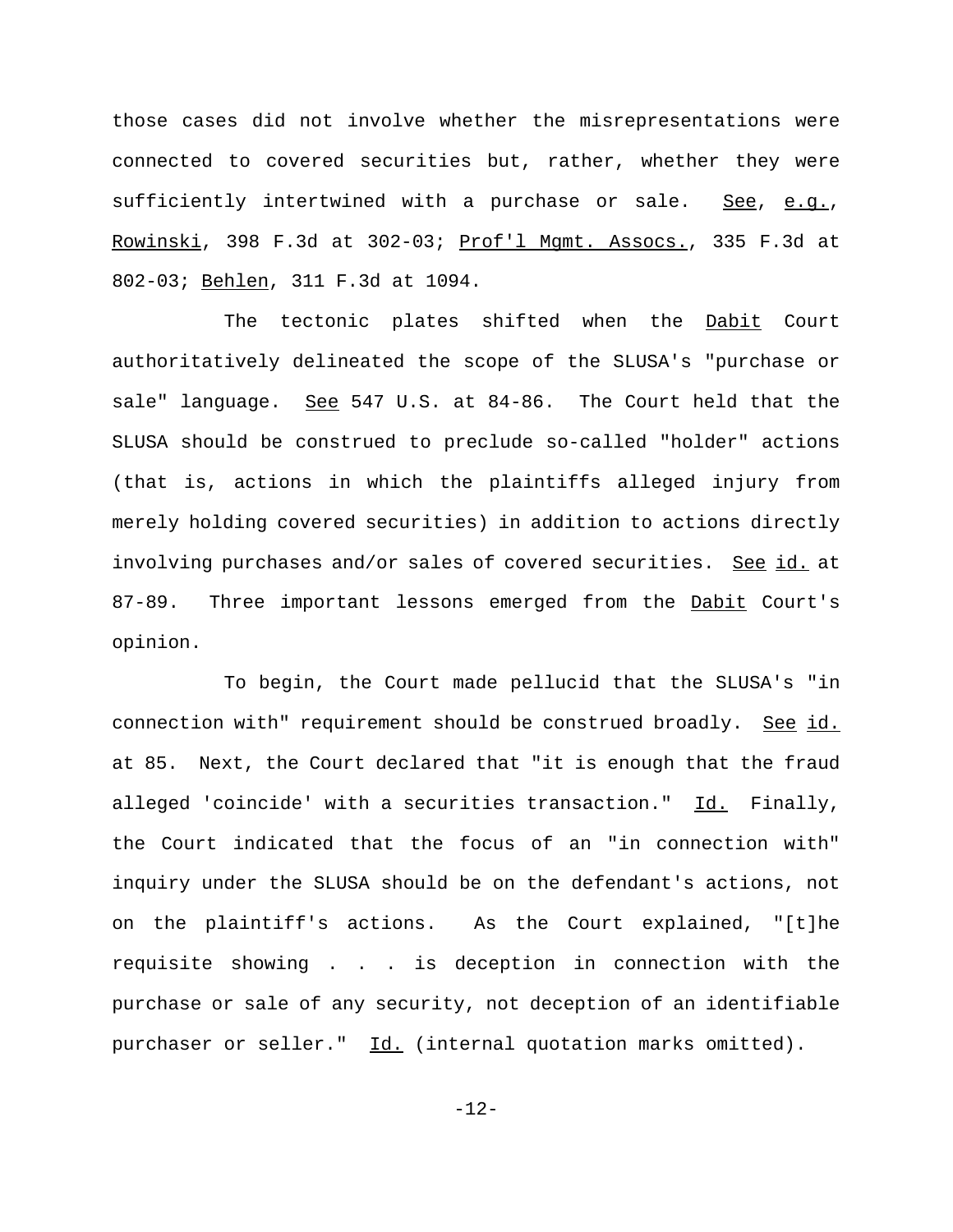Some elaboration is in order with respect to the second of these lessons. The Dabit Court imported this lesson from its Exchange Act and Rule 10b-5 jurisprudence. See SEC v. Zandford, 535 U.S. 813, 825 (2002); United States v. O'Hagan, 521 U.S. 642, 655-56 (1997). In the wake of Dabit, the courts of appeals interpreted this "coincide" language expansively, though not uniformly. See Roland v. Green, 675 F.3d 503, 512-14 (5th Cir. 2012) (surveying differing approaches). In Troice, the Supreme Court reviewed the Fifth Circuit's decision in Roland and shed new light on the subject. See 134 S. Ct. at 1066.

Troice involved an action brought by victims of an alleged Ponzi scheme. The fraudster sold the plaintiffs certificates of deposit (CDs) in a bank that he controlled. See id. at 1064. The CDs were uncovered "debt assets that promised a fixed rate of return," not covered securities. Id. The defendants (parties accused of abetting the fraud) argued that the SLUSA applied because, even though the CDs themselves were not covered securities, they were sold on the basis that they would be backed by covered securities. The Court found this argument unconvincing and ruled that the SLUSA did not apply. See id. at 1071-72.

The Troice Court was careful to preserve Dabit's core holding. See id. at 1066; see also Calderón Serra v. Banco Santander P.R., 747 F.3d 1, 6 (1st Cir. 2014). Nevertheless, Justice Breyer's opinion for the Court broke new ground in

-13-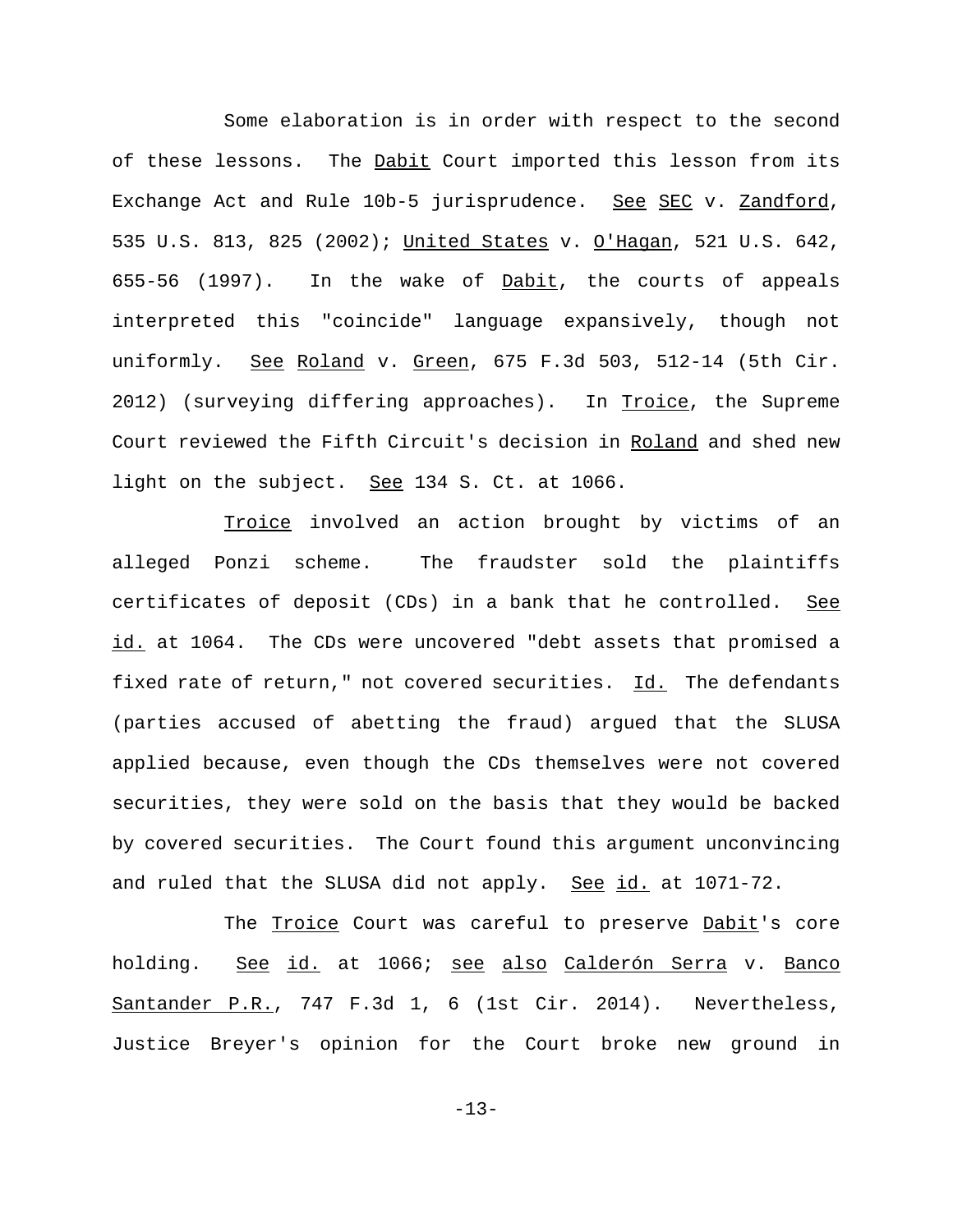illuminating the contours of the "in connection with" requirement. It held that "[a] fraudulent misrepresentation or omission is not made 'in connection with' . . . a 'purchase or sale of a covered security' unless it is material to a decision by one or more individuals (other than the fraudster) to buy or to sell a 'covered security.'" Troice, 134 S. Ct. at 1066. In other words, the "in connection with" requirement is satisfied only "where the misrepresentation makes a significant difference to someone's decision to purchase or to sell a covered security." Id. In an effort to put the matter into perspective, Justice Breyer went on to explain that the "in connection with" requirement reached only those cases involving "victims who took, who tried to take, who divested themselves of, who tried to divest themselves of, or who maintained an ownership interest in financial instruments that fall within the relevant statutory definition." Id. (emphasis in original).

With the legal landscape set in place, we now move from the general to the specific. The court below, ruling without the benefit of Troice, held that the SLUSA precluded the plaintiffs' claims.4

<sup>4</sup> Along the way, the district court concluded that, in determining whether the SLUSA applied to the complaint, the analysis should not proceed claim by claim but, rather, in terms of the complaint as a whole. See Hidalgo-Vélez I, 2012 WL 4427077, at \*3. This conclusion is freighted with uncertainty, compare, e.g., Proctor v. Vishay Intertech. Inc., 584 F.3d 1208, 1228-29 (9th Cir. 2009) (holding that review should proceed claim by claim) and In re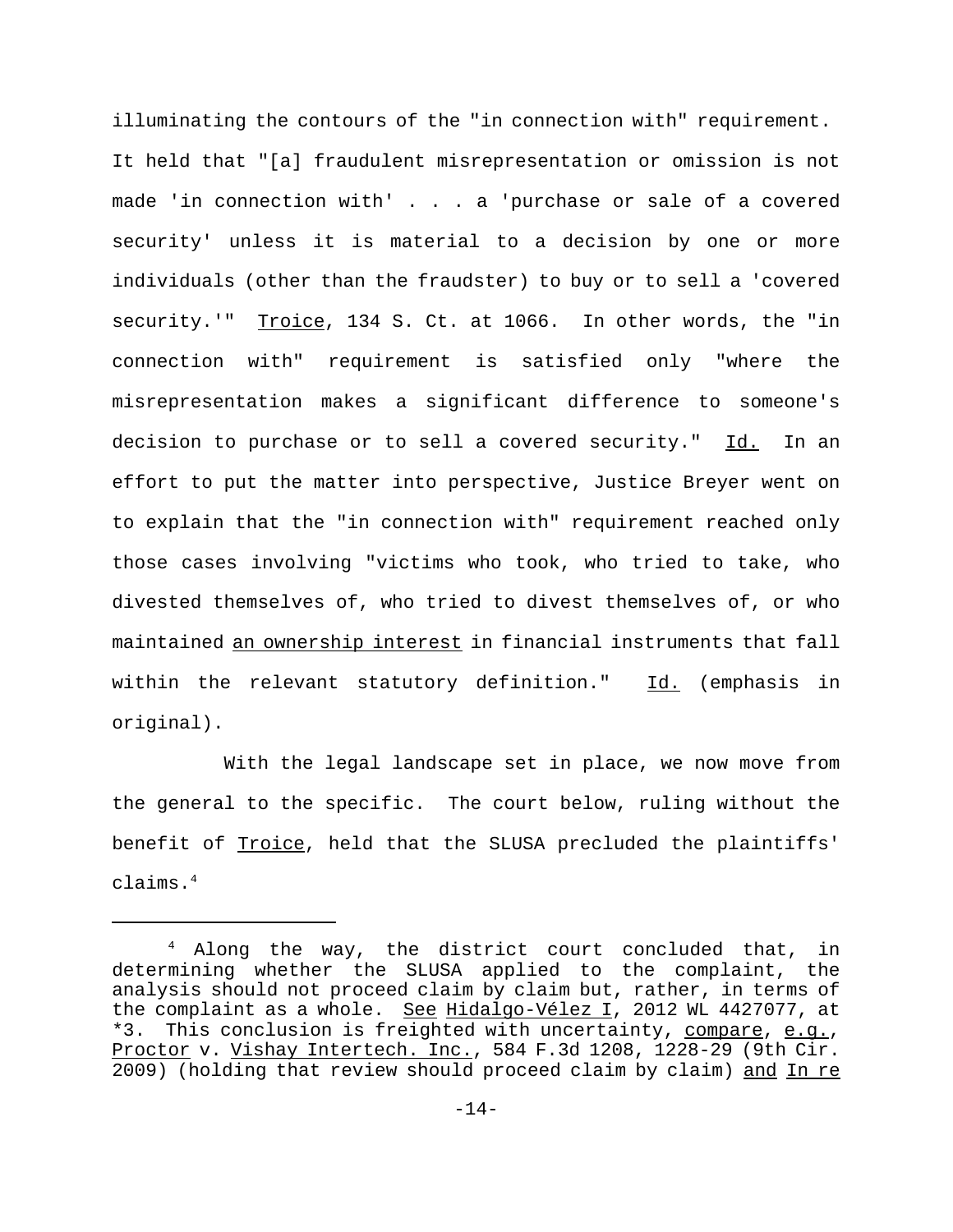At the outset, the district court acknowledged that the securities actually held by the plaintiffs (the shares in the Fund) were not themselves covered securities. See Hidalgo-Vélez I, 2012 WL 4427077, at \*2. The court concluded, however, that this circumstance alone did not place the plaintiffs' claims beyond the SLUSA's reach: since "the Fund's anticipated investments included various covered securities," the SLUSA's "in connection with" requirement was satisfied. Id.

We agree with the district court's general approach, and Troice confirms that approach. See Troice, 134 S. Ct. at 1071-72. But as we explain below, we disagree with the district court's particularized conclusion.

For purposes of a motion to remand, we must credit the plaintiffs' thesis that the defendants' misrepresentations induced the plaintiffs to purchase uncovered securities. By the same token, it is undisputed that the only securities involved in any transactions carried out by the plaintiffs were uncovered securities. Troice teaches that a misrepresentation in connection with the purchase of an uncovered security, by itself, is insufficient to bring a claim within the SLUSA's grasp: "a connection matters where the misrepresentation makes a significant

Lord Abbett Mut. Funds Fee Litig., 553 F.3d 248, 255-56 (3d Cir. 2009) (same), with, e.g., Superior Partners v. Chang, 471 F. Supp. 2d 750, 757 (S.D. Tex. 2007) (holding that under the SLUSA a court should "examine a lawsuit in its entirety"), and this case does not require us to resolve the question.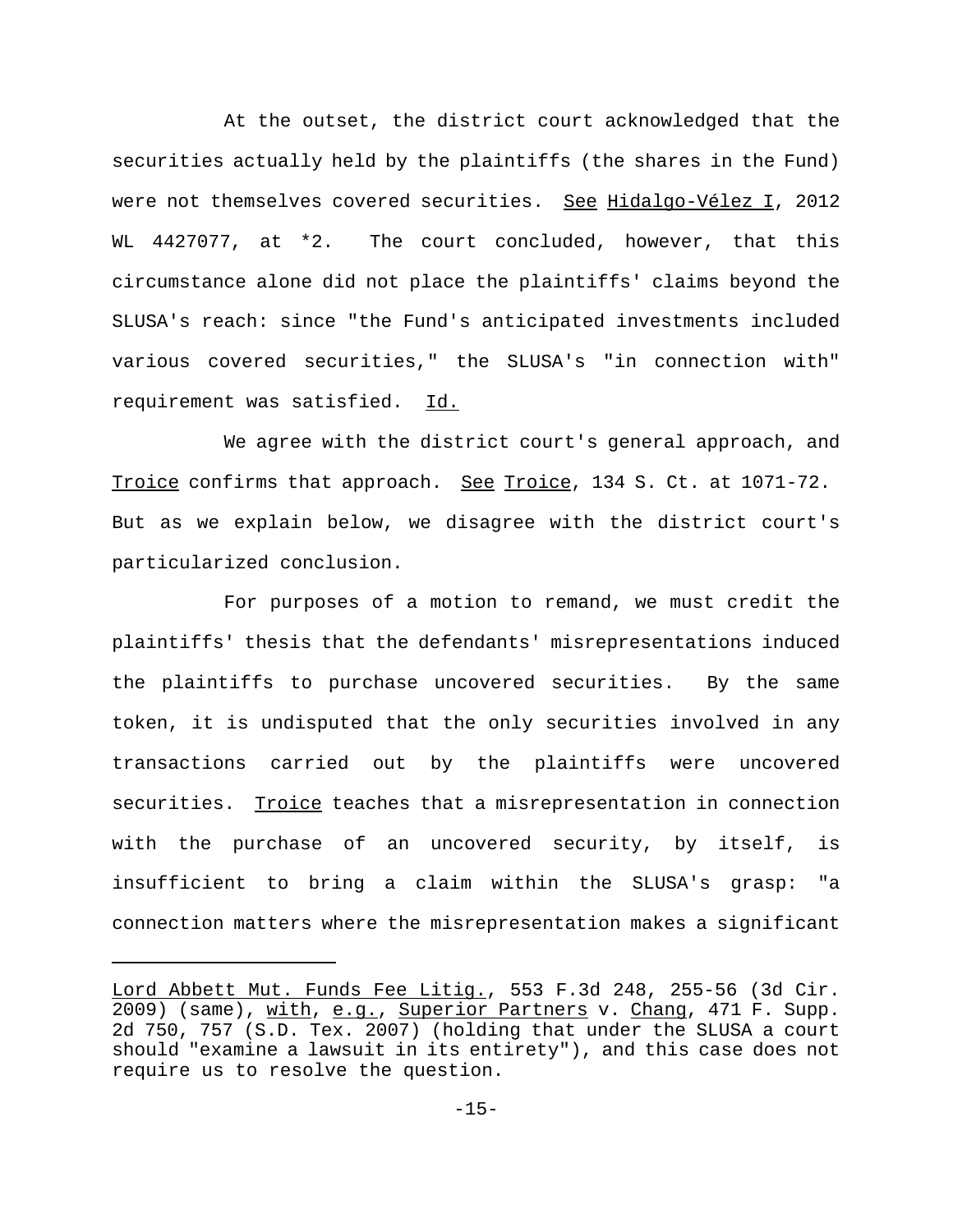difference to someone's decision to purchase or to sell a covered security, not to purchase or to sell an uncovered security." Id. at 1066; cf. Calderón Serra, 747 F.3d at 6 (holding Rule 10b-5's "in connection with" requirement satisfied when there was "no dispute as to whether the plaintiffs actually bought securities covered by the Exchange Act").

To be sure, the analysis does not invariably end there. In certain cases, the primary intent or effect of purchasing an uncovered security is to take an ownership interest in a covered security. The defendants strive to convince us that this is such a case.

In advancing this proposition, the defendants rely heavily on the so-called "feeder fund" cases. Those are cases where the plaintiffs invested in funds that, directly or indirectly, acquired or purported to acquire covered securities. See Roland, 675 F.3d at 514-17 (canvassing cases). Typical is In re Herald, 730 F.3d 112 (2d Cir. 2013), in which the court addressed "feeder funds" in the context of the infamous Ponzi scheme initiated by Bernie Madoff. There, investors in Madoffaffiliated feeder funds sued Madoff's bankers for facilitating the fraud. The Second Circuit held that their claims were SLUSAprecluded because the claims were "integrally tied to the underlying fraud committed by Madoff," which "indisputably" involved "purported investments in covered securities." Id. at

-16-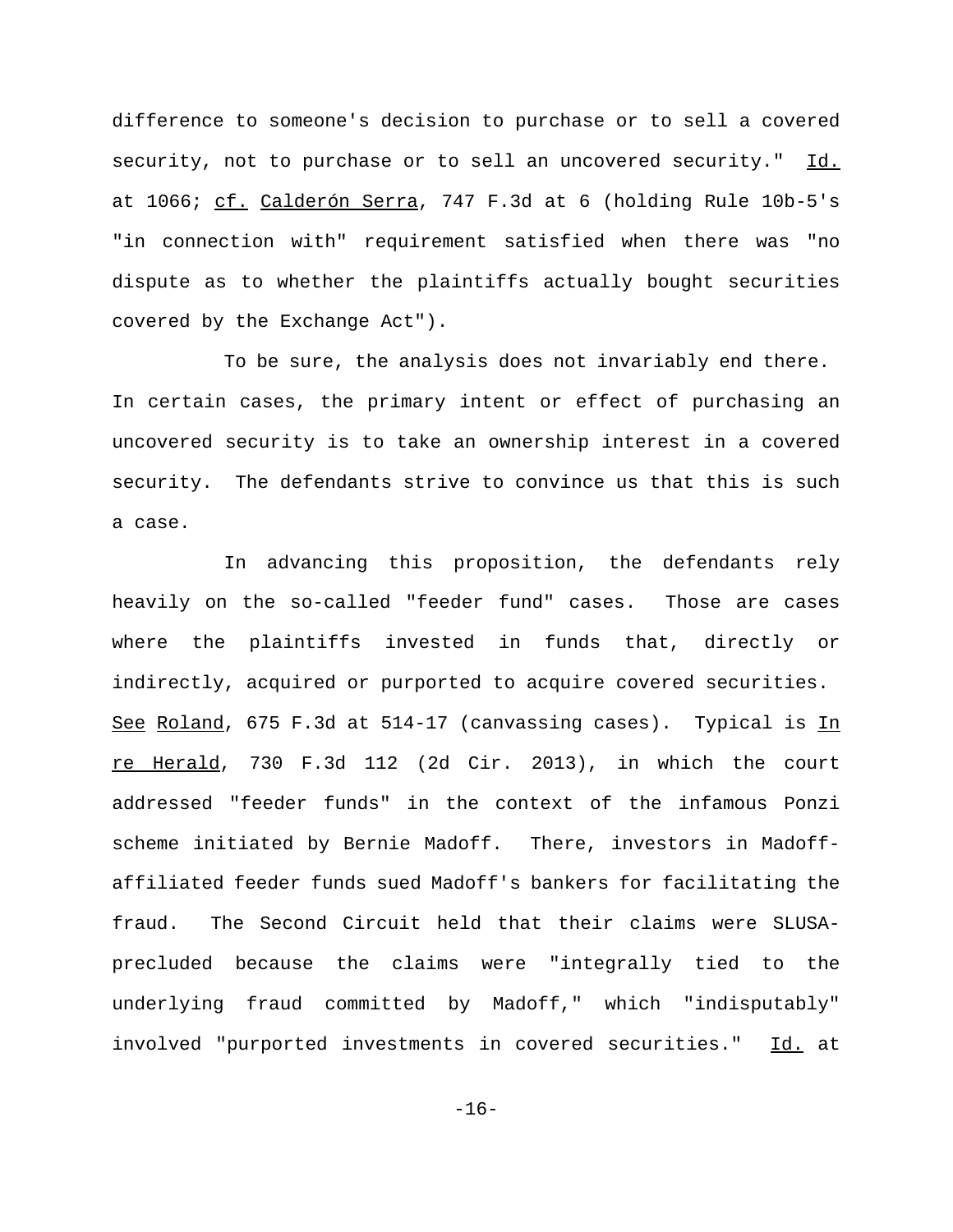119. It did not matter, the court said, that Madoff never actually carried out transactions in covered securities; it was enough that his "purported trading strategy utilized indisputably covered securities." Id. at 118; see Grippo v. Perazzo, 357 F.3d 1218, 1223-24 (11th Cir. 2004) (holding that plaintiff could maintain a section 10(b) action even though "no proof exist[ed] that a security was actually bought or sold").

Herald is readily distinguishable. The Madoff funds were marketed primarily as vehicles for exposure to covered securities. See In re Herald, Primeo, & Thema Sec. Litig., No. 09-289, 2011 WL 5928952, at \*1 (S.D.N.Y. Nov. 29, 2011) (stating that Madoff "told investors that he was buying and selling Standard and Poor's 100 stocks and options for their accounts"). Thus, on a petition for rehearing following the Troice decision, the Second Circuit concluded with little apparent difficulty that the victims of the fraud had intended to take an ownership interest in covered securities. See In re Herald, \_\_ F.3d \_\_, \_\_ (2d Cir. 2014) [Nos. 12-156, 12-162, May 28, 2014, slip op. at 8] (per curiam). What is more, the fraud depended heavily on misrepresentations about transactions in covered securities. Given that interrelationship, the case fits comfortably within the confines of the "in connection with" requirement. See, e.g., Zandford, 535 U.S. at 822 (holding SLUSA precluded claims when plaintiffs were "duped into believing [the defendant] would 'conservatively invest'

-17-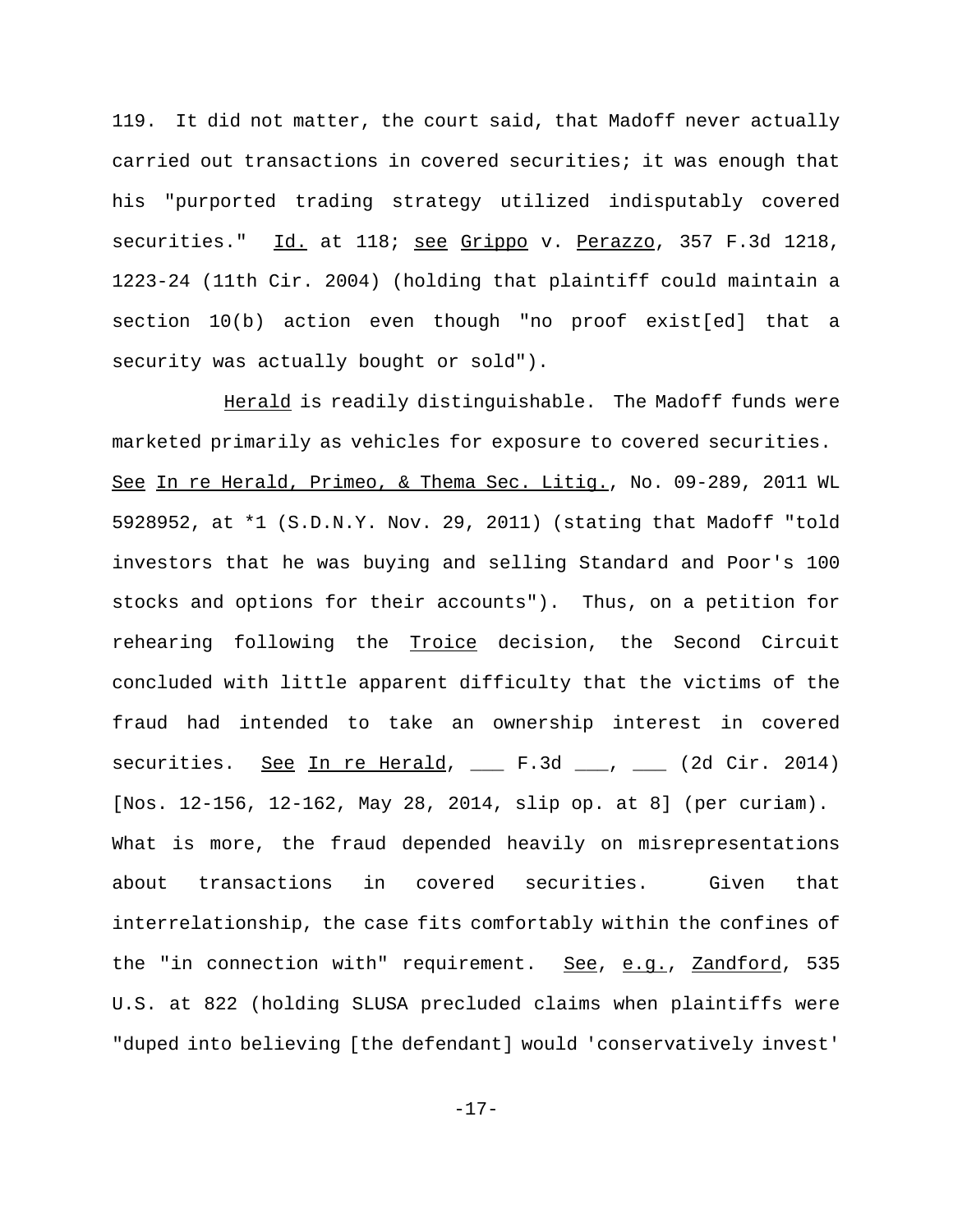their assets in the stock market"); Instituto de Prevision Militar v. Merrill Lynch, 546 F.3d 1340, 1352 (11th Cir. 2008) (explaining that because the alleged fraudster "marketed 'covered securities' . . ., any misrepresentations and omissions [that the fraudster] made were 'in connection with the purchase or sale of a covered security'").

The case at hand is at a considerable remove from Herald. Although the prospectus suggested that some (relatively small) part of the Fund's portfolio might include covered securities, any such holdings were incidental to the primary purpose of the Fund: the main allocative stipulation contained in the prospectus was that at least 75% of the Fund's assets would be invested in certain specialized notes offering exposure to North American and European bond indices. The defendants have not asserted that these particular investments were covered securities. In these circumstances, the link between the alleged misrepresentations and the covered securities in the Fund's portfolio is too attenuated to bring the complaint within the maw of the SLUSA.

This assessment is confirmed by the intrinsic nature of the misrepresentations alleged. Those misrepresentations — in stark contrast to the misrepresentations in Herald - comprised mainly false promises to purchase uncovered securities. As pleaded, the plaintiffs' case depends on averments that, in substance, the defendants made misrepresentations about uncovered

-18-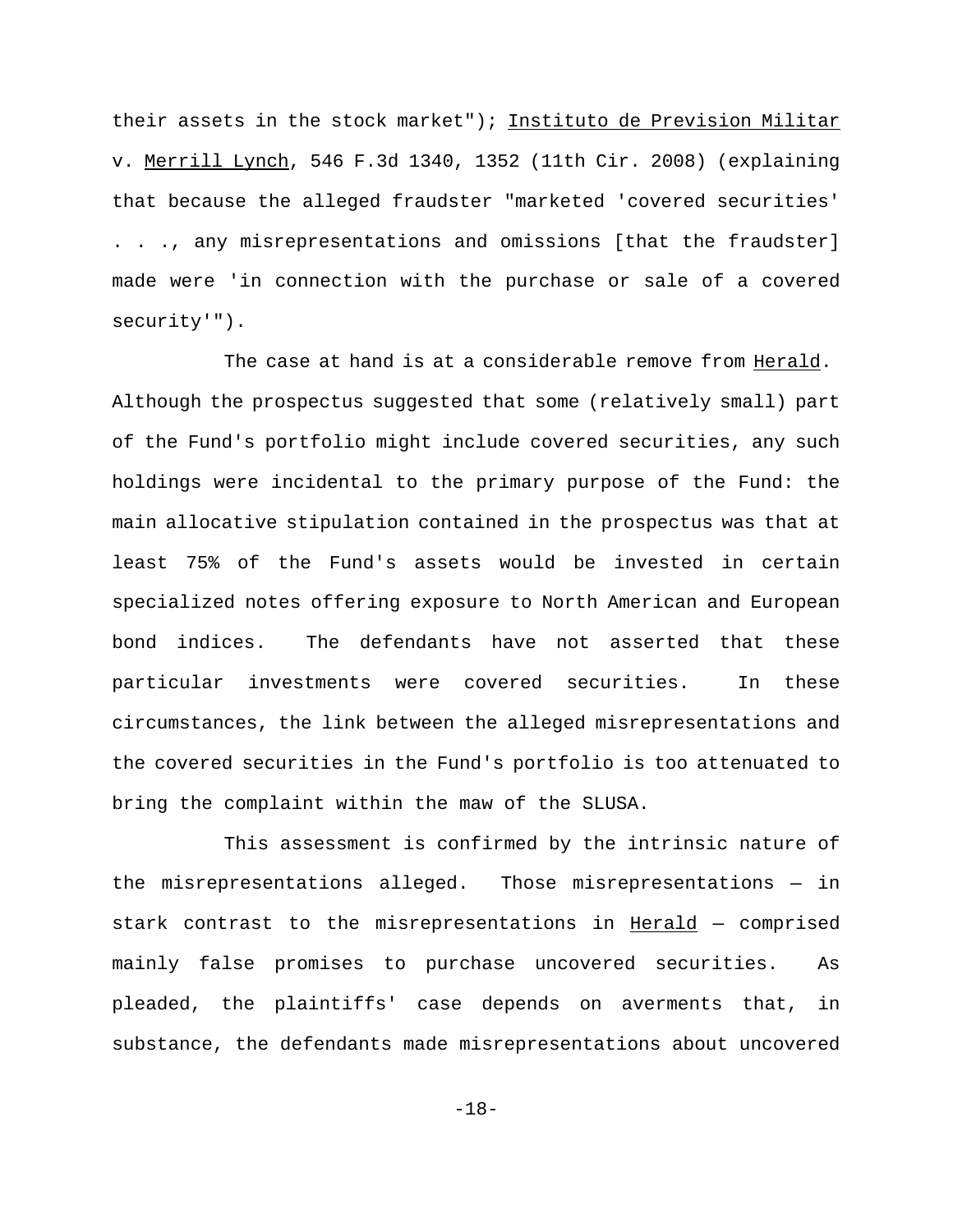securities (namely, those investments that were supposed to satisfy the 75% promise); that the plaintiffs purchased uncovered securities (shares in the Fund) based on those misrepresentations; and that their primary purpose in doing so was to acquire an ownership interest in uncovered securities. Seen in this light, the connection between the misrepresentations alleged and any covered securities in the Fund's portfolio is too tangential to justify bringing the SLUSA into play.

In arriving at this conclusion, we read Troice for all that it is worth. When courts are confronted with plaintiffs who allege that a misrepresentation has induced them to purchase uncovered securities, the SLUSA precludes the claim only if the circumstances of the purchase evince an intent to take an ownership interest in covered securities. Troice itself represents one end of this continuum. When a plaintiff purchases a fixed-rate debt asset, the SLUSA does not apply even though that debt may be backed in part by covered securities. Such a debt arrangement does not evince an intent to take an ownership position in the underlying (covered) securities. Herald represents the opposite end of the continuum. When the primary purpose of a plaintiff's purchase of an uncovered security is to reap the benefit of trading in covered securities, the SLUSA does apply.

In cases, like this one, that fall between these two poles, courts must carefully consider whether and to what extent

-19-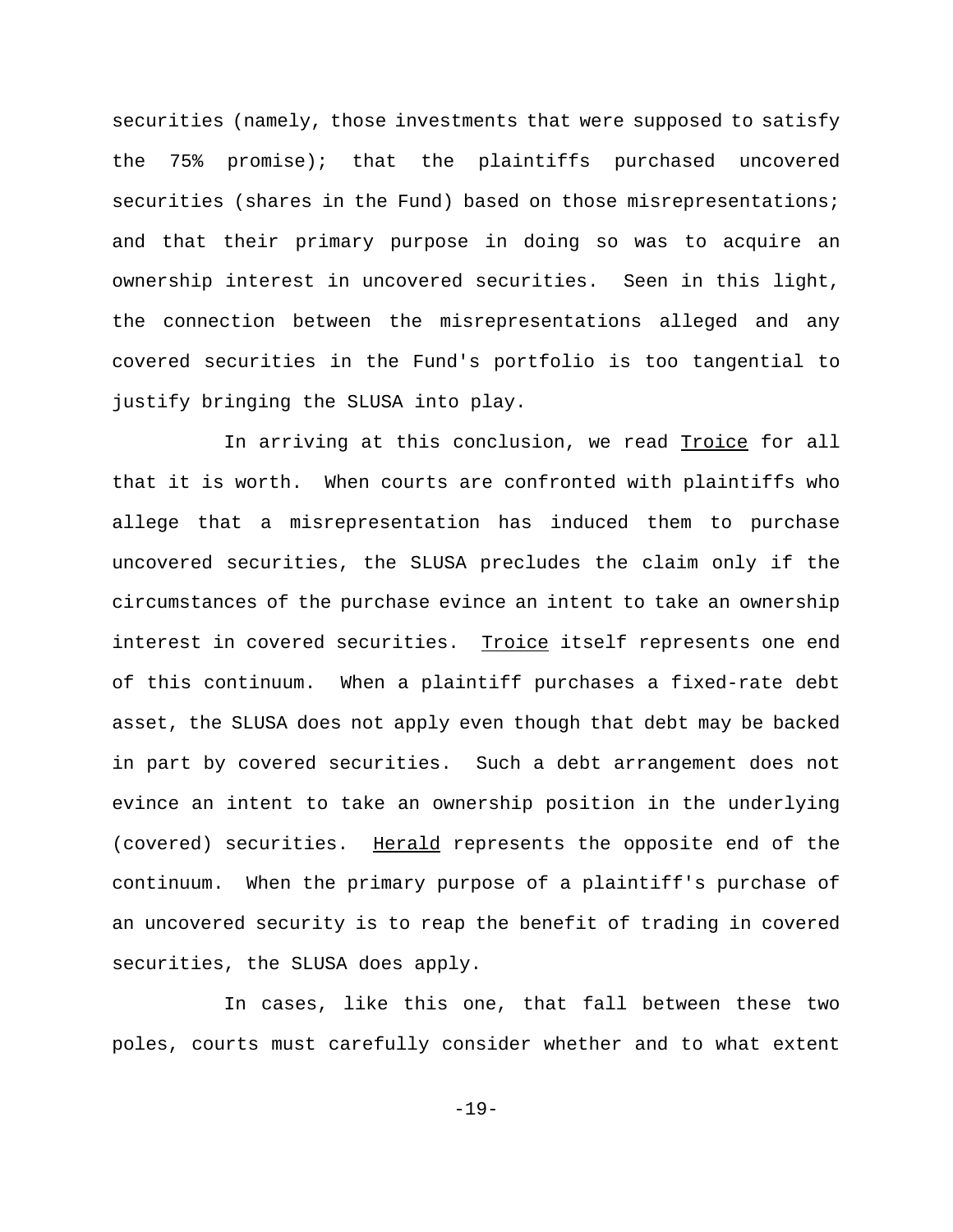the plaintiffs sought to take an ownership interest in covered securities. The relevant questions include (but are not limited to) what the fund represents its primary purpose to be in soliciting investors and whether covered securities predominate in the promised mix of investments. Of course, an inquiring court should also look at the nature, subject, and scope of the alleged misrepresentation.

In conducting this appraisal, the court should bear in mind the Troice Court's admonition that "only . . . those who do not sell or participate in selling securities traded on U.S. national exchanges" should be exempted from the SLUSA and subjected to state-law class actions. 134 S. Ct. at 1068 (emphasis in original). As applied here, this admonition cuts against preclusion. After all, the Fund was chartered under a particular Puerto Rico statutory framework and marketed to residents of Puerto Rico principally as a vehicle for exposure to uncovered securities.<sup>5</sup>

In the circumstances of this case, the relevant mix of factors leads to a determination that the district court's

 $5$  For the sake of completeness, we note that the analysis might be different in cases "where the entirety of the fraud depended upon the [fraudster] convincing the victims . . . to sell their covered securities in order for the fraud to be accomplished." Troice, 134 S. Ct. at 1072 (quoting Roland, 675 F.3d at 523). Here, however, the allegations of the complaint "are not so tied with the sale of covered securities." Id. (quoting Roland, 675 F.3d at 523).